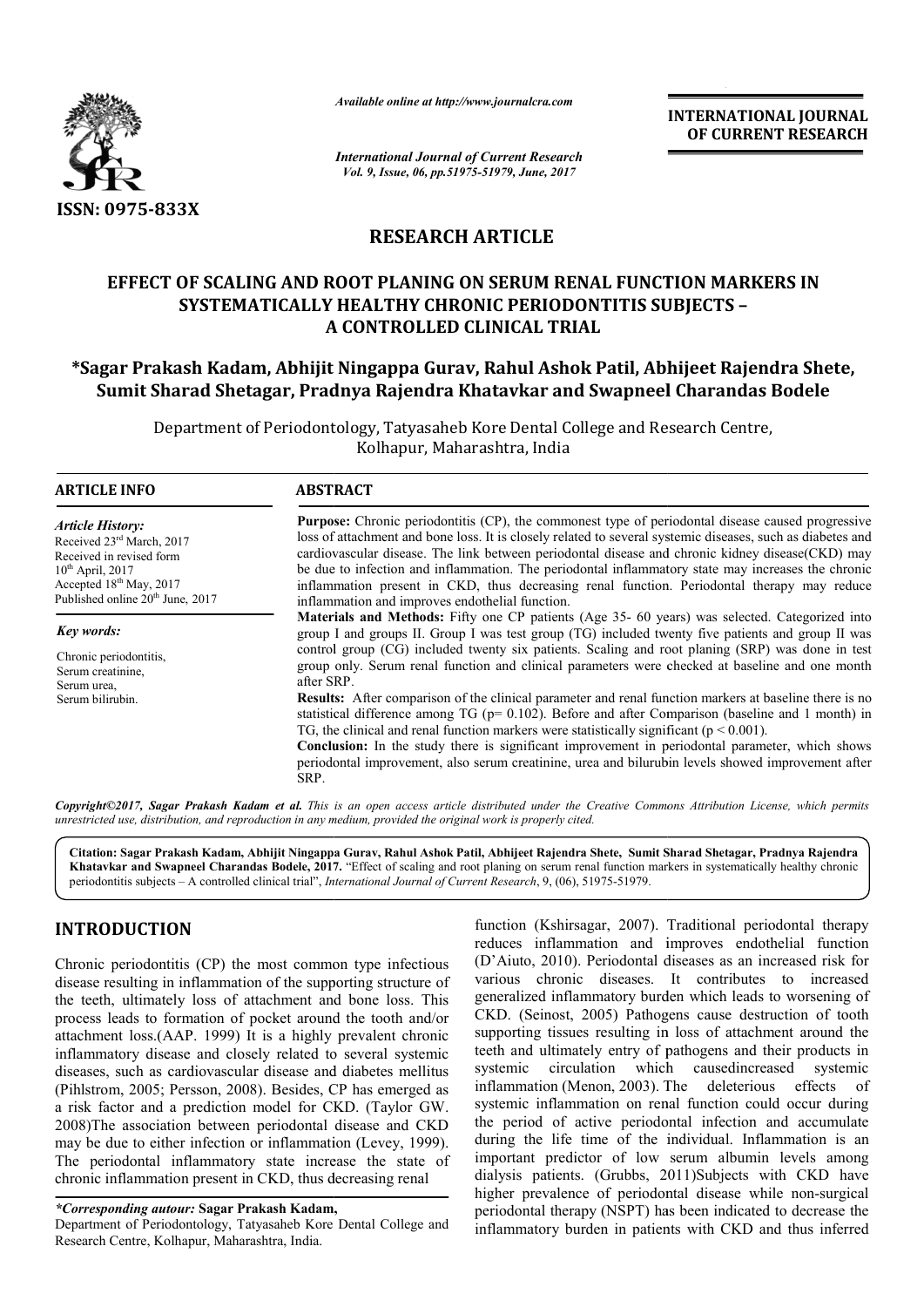that CKD and CP may have bidirectional relationship (Wahid, 2013). The present study designed to evaluate the effect of SRP on serum renal function markers and asses the relative risk of CKD in systematically sound CP patient.

### **MATERIAL AND METHODS**

A non-surgical interventional clinical study was carried out from January 2015 to March 2015 in fifty one patients at the department of Periodontology, Tatyasaheb Kore Dental College and Research Centre, New Pargaon, Kolhapur, INDIA. Prior approval for the study was obtained from the local ethical committee. Clinical trial is registered at www.clinicaltrials.gov. (NCT02636114). Patients with generalized CP [(moderate and severe) according to CDC working group, 2007 criteria].Age ranging from 35-60 ( mean 45) years, should have at least 20 natural teeth, who have not received periodontal therapy within preceding six months were included in this study. Tobacco in any form and alcoholics, any other systemic disease which can alter the course of periodontal disease, subjects should have pregnant, women on hormone replacement therapy or hormonal contraceptives, patients taking steroidal or non-steroidal anti-inflammatory drugs (previous 3 months) or antibiotics, anti-inflammatory drugs in the previous six month and patients with aggressive periodontitis were excluded from this study. Study was explained, including the benefits, risks and alternative treatments, the patients signed an informed consent form indicating their agreement to participate in the study and each patient was assigned a patient number in ascending order to maintain the masking of evaluators. Eg. First patient is given a number D1, Second D2, and so on.

#### **Groups**

This was a Phase 2 clinical trial with an interventional model of parallel assignment with two arms. Hence, after screening through inclusion and exclusion criteria patients were divided into two groups, 25 (13 males and 12 females) patients were included in TG and 26 (13 males and 13 females) subjects included in CG.

#### **Intervention**

The study was non-surgical controlled clinical trial. A single study co-ordinator patient into two groups by using Quick Cals, Graphpad software and it has stratified with a 1:1 allocation. SRP had performed for all subjects in TG only at baseline by one trained Periodontist under local anaesthesia (if required) using Piezoelectricscaler [Satelec ACTEON P5TM], hand scalers and curette. Clinical parameter which includes plaque index (PI), gingival index (GI), probing depth (PD), clinical attachment loss (CAL) had recorded by trained examiner using UNC-15 probe in both groups.

#### **Blood collection**

5 ml of blood was collected from the antecubital fossa by venipuncture using 20-guage needle with 5 ml syringes. Blood samples were left to clot for  $(1-2)$  hours, then centrifuged at 4000 rpm for 15 minutes to obtain the serum. Serum was collected in disposable plastic serum containing tube, which was stored at  $(2-4<sup>0</sup>C)$  until time of assay. Estimation of levels of urea (GLDH- urease method), bilirubin total (Diazo Method), creatinine (modified JAFFE'S method) was done at the baseline and one month in both the groups, at ANANT laboratory, kodoli, Kolhapur (INDIA).

#### **Statistical analysis**

Descriptive and inferential statistical analysis has been carried out in the present study. A result on continuous measurements has presented on Mean  $\pm$  SD (Min-Max) and results on categorical measurements has presented in number (%). Significance was assessed at 5% level of significance. The following assumptions on data was made, Assumptions: 1.Dependent variables should be normally distributed, 2.Samples drawn from the population should be random, cases of the samples should be independent Student t test (two tailed, independent) has been used to find the significance of study parameters on continuous scale between two groups (Inter group analysis) on metric parameters. Chi-square/ Fisher Exact test has been used to find the significance of study parameters on categorical scale between two or more groups. The Statistical software namely SAS 9.2, SPSS 15.0, Stata 10.1, MedCalc 9.0.1, Systat 12.0 and R environment ver.2.11.1 were used for the analysis of the data and Microsoft word and excel have been used to generate graphs, tables etc.

## **RESULTS**

The demographic distribution in the CG and TG were similar. There was no significant difference in age, as the mean and standard deviations were 45.68±2.94 yrs and 45.84±4.19 yrs for the respective groups. [Table 1] It can be seen that CG and TG not differed with respect to PI, GI, PD, CAL, serum urea, creatinine and bilirubin at the baseline. [Table 2] Baseline measurements showed no statistical difference in the PI (p=0.112) but one month after intervention it was showed statistically significant difference between CG and TG (p< 0.001).

| Table 1. Descriptive analysis among Test and Control Group |  |  |  |
|------------------------------------------------------------|--|--|--|
|                                                            |  |  |  |

| in<br>Age     | <b>Test Group</b> |               | Control Group    |               | P value |
|---------------|-------------------|---------------|------------------|---------------|---------|
| years         | No                | $\frac{0}{0}$ | No               | $\frac{0}{0}$ |         |
| $40 - 50$     | 21                | 84.0          | 24               | 96.0          |         |
| 51-60         | 4                 | 16.0          |                  | 4.0           | 0.876   |
| Total         | 25                | 100.0         | 25               | 100.0         |         |
| Mean $\pm$ SD | $45.84\pm4.19$    |               | $45.68 \pm 2.94$ |               |         |
| Gender        | <b>Test Group</b> |               | Control Group    |               |         |
|               | No                | $\frac{0}{0}$ | No               | $\frac{0}{0}$ |         |
| Female        | 13                | 52.0          | 12               | 48.0          | 0.777   |
| Male          | 12                | 48.0          | 13               | 52.0          |         |
| Total         | 25                | 100.0         | 25               | 100.0         |         |

**Table 2. Intergroup Comparison of Parameters in Control Group (CG) and Test group**

| Sr. No.        | Criteria         | CG vs TG        | P values     |
|----------------|------------------|-----------------|--------------|
| 1              | РI               | <b>Baseline</b> | 0.112        |
|                |                  | 1 Month         | $0.001**$    |
| $\overline{c}$ | GI               | <b>Baseline</b> | 0.051        |
|                |                  | 1 month         | $0.001**$    |
| 3              | PD.              | <b>Baseline</b> | 0.581        |
|                |                  | 1 month         | $0.001**$    |
| 4              | CAL.             | <b>Baseline</b> | 0.088        |
|                |                  | 1 month         | $0.001**$    |
| 5              | Serum urea       | Baseline        | 0.259        |
|                |                  | 1 month         | $0.001**$    |
| 6              | Serum Creatinine | <b>Baseline</b> | 0.597        |
|                |                  | 1 month         | $0.001**$    |
| 7              | Serum Bilirubin  | <b>Baseline</b> | 0.054        |
|                |                  | 1 month         | ${}_{0.001}$ |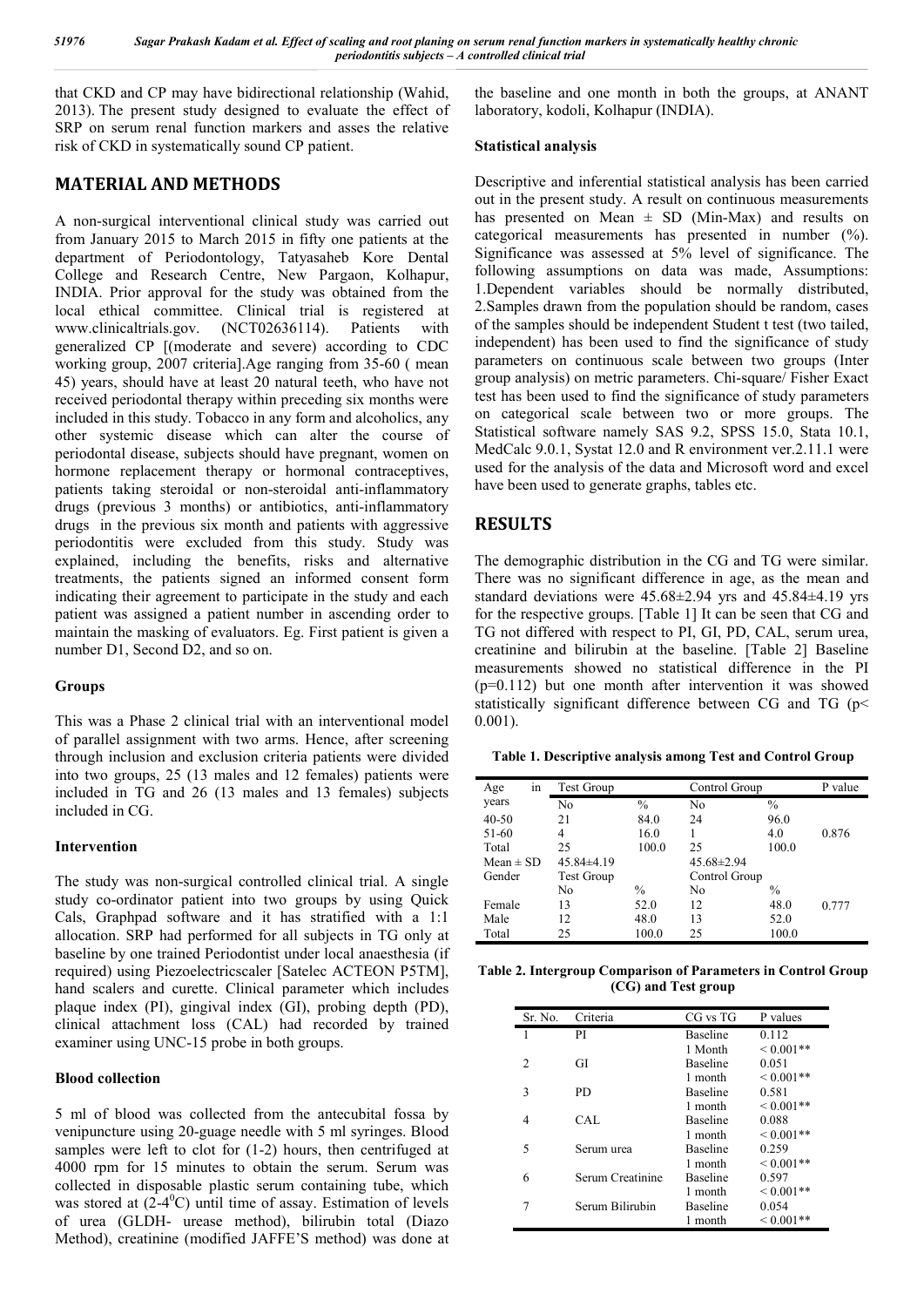On comparing the GI at baseline there was no significant difference between TG and CG (p=0.051) but assessing the value after 1 month showed statistically significant difference between CG and TG (p< 0.001). Likewise, on evaluation of the PD at baseline there was no significant difference in CG and TG (p<0.581), after 1 month, there was significant difference between CG and TG ( $p=0.001$ ).

**Table No. 3 Intragroup Comparison of Parameters in Control Group (CG)**

| Sr. No. | Criteria         | Control Group       | values   |
|---------|------------------|---------------------|----------|
|         | PI               | Baseline vs 1 Month | 0.103    |
|         | GI               | Baseline vs 1 Month | 0.754    |
|         | PD.              | Baseline vs 1 Month | 0.327    |
|         | CAL.             | Baseline vs 1 Month | 0.215    |
|         | Serum urea       | Baseline vs 1 Month | $0.047*$ |
|         | Serum creatinine | Baseline vs 1 Month | 0.083    |
|         | Serum bilirubin  | Baseline vs 1 Month | 0.103    |

**Table No. 4 Intragroup Comparison of Parameters in Test Group (TG)**

| Sr. No. | Criteria         | <b>Test Group</b>   | P values        |
|---------|------------------|---------------------|-----------------|
|         | РI               | Baseline vs 1 Month | $<0.001**$      |
| C       | GH               | Baseline vs 1 Month | $<0.001**$      |
| 3       | PD.              | Baseline vs 1 Month | $\leq 0.001$ ** |
|         | CAL              | Baseline vs 1 Month | $0.001$ **      |
|         | Serum urea       | Baseline vs 1 Month | $\leq 0.001$ ** |
| 6       | Serum creatinine | Baseline vs 1 Month | $0.001$ **      |
|         | Serum Bilirubin  | Baseline vs 1 Month | $\leq 0.001**$  |

Non-significant difference was seen in case of CAL, which was measured at baseline  $(p<0.088)$  but statistical significant difference seen 1 month after SRP (p=0.001). Comparison of serum analysis it was showed no significant difference in serum urea level at the baseline  $(p=0.259)$  and 1 month evaluation it was showed statistical significant difference between CG and TG after SRP (p=0.001), likewise, on assessment of serum creatinine level showed no significant difference between CG and TG at baseline (p=0.597) Serum bilirubin showed statistical significant difference at 1 month in TG after intragroup and intergroup comparison with CG (p=0.001). After intragroup evaluation of all periodontal parameters and serum parameters of CG at baseline and at 1 month showed that there was no statistical significant difference [Table 3] but TG showed statistical significant difference between at baseline and 1 month in periodontal and serum parameters after SRP [Table 4].

### **DISCUSSION**

American dental association highlighted 200 possible connections between oral health and systemic diseases (Loos, 2006)Studies have been established a relationship of systemic conditions like cardiovascular diseases, diabetes mellitus, anemia, pulmonary diseases, osteoporosis and CKD with oral diseases but the relationship yet established is an association and not causation (Bokhari, 2006). In some situations a bidirectional model has also been observed. Presence of one condition increases the chances of others. On the other hand controlling one condition might be benefiting the patient regarding the other condition. CKD is a systemic condition which significantly affects oral hard and soft tissues. One of the main effects is enamel hypoplasia due to disturbance in enamel formation and mineralization. The other manifestations of CKD and hemodialysis (HD) therapy are xerostomia,

enamel hypoplasia, calcification of root canals, abnormal pH of saliva and abnormal delay in eruption of teeth. (Proctor R. 2005) Community based study showed a high percentage of CKD in the general population (Anees, 2011).

In this study, we investigated the possible association between CP and renal insufficiency by assessing clinical parameter and kidney disease markers in two groups of subjects which were diagnosed with CP with absence of any systemic condition. The patients with CP had slight alteration in the level of the blood parameter of renal dysfunction, relative to normal value and furthermore these markers stayed within their normal ranges in both groups, suggesting that severe CP does not affect renal function.(Johnson CA 2004a,2004b)These findings were obtained from 1 direct and 2 indirect markers of renal function i.e direct bilirubin and serum creatinine and urea respectively. Several studies have been published showing correlation between CP and renal dysfunction, some of which involve specific bacterial species. According to Socransky (1998) the micro-organisms responsible for CP belong to the red complex (Porphyromonasgin givalis, Tanerellaforsythia and Treponemadenticola), while Sendy J et al. (2009)reported that there is considerable evidence that CP related microorganisms impaired blood rheological parameters and thereby contribute significantly to accelerated systemic or local diseases that cause premature death in dialyzed patients. In addition, for a number of years, reference values have been used for various diseases that do not yet signify the actual disease but are close to the upper limit of the normal range. An example is impaired fasting plasma glucose. (Burtis, 2006) The same reasoning could be applied to laboratory assays used as markers for kidney damage, to allow preclinical signs to be detected before the onset of the disease. Thus, by analogy with diabetes, in this study the TG and CG was compared not only with each other but also with kidney dysfunction marker reference values. Hence, we were tried to discover whether CP could promote any detectable change in kidney function, even when the marker in question remained within its reference interval, although it shifted nearer to the upper limit of this range and whether the SRP have beneficial roleon serum renal function markers such as urea, creatinine and bilirubin in systematically healthy CP patient. In present study, it can be seen that CG and TG not differed with respect to PI, GI, PD, CAL serum Urea, creatinine and bilirubin at the baseline. At baseline there was no statistical difference in the clinical parameters but after intervention in the TG and CG evaluation after one month it showed statistically significant difference was observed in TG only. Comparison of serum parameters it was showed that, there was no significant difference in serum urea level at the baseline but after 1 month evaluation showed statistical significant difference between CG and TG. After intragroup evaluation of all periodontal clinical parameters and serum parameters of CG at baseline and at 1 month showed no statistical significant difference but TG showed statistical significant difference between from baseline to 1 month in periodontal and serum parameters after SRP. Various cross sectional studies conducted in Brazil, Canada, Turkey, USA and Taiwan reported that CP was significantly more frequent among HD patients as compared to normal persons and periodontal disease was comparatively more severe and prevalent in CKD patients (Klassen, 2002; Duran, 2004; Souza, 2005; Chen, 2006; Craig, 2008). These studies enrolled above 1000 study subjects for a better comparison among patients and healthy controls. Based on community periodontal index of treatment needs, Borawski *et al.* (2007) presented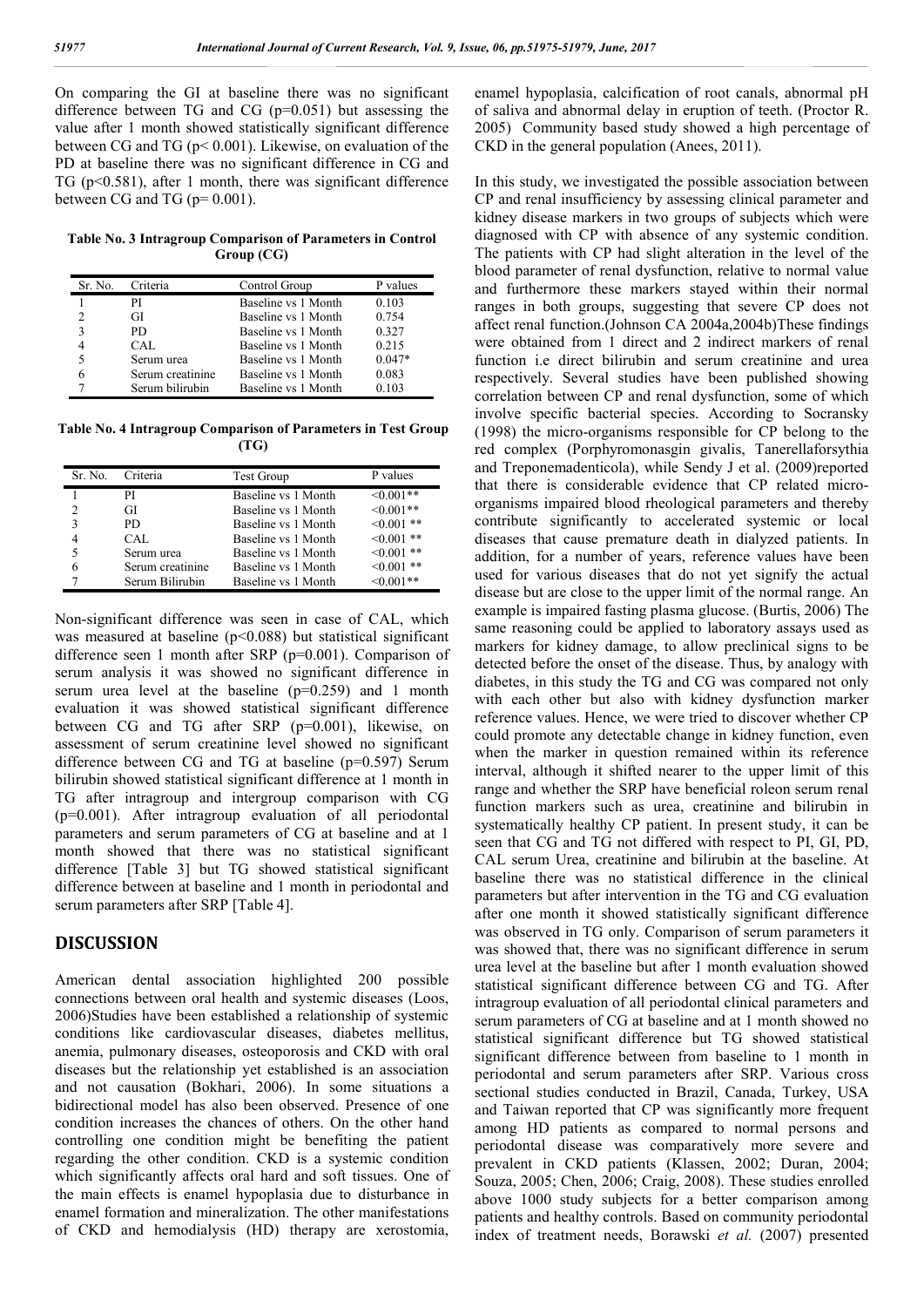high severity of CP as compared to healthy population. Using CAL as an indicator of periodontitis, Thorman *et al.* (2009) reported that HD patients had significantly more attachment loss as compared to healthy individuals. Studies focusing on the periodontal health of End Stage Renal disease (ESRD) patients on HD maintenance therapy have reported the presence of poor oral hygiene and gingival inflammation in study subjects (Duran, 2004).

In a clinical trial performed on 352 patients, researcher found an increased severity of CP in HD patients as compared to normal healthy persons. On the other hand, Bots CP et al. (2006) in a study from Netherlands of ESRD patients, some of whom were receiving HD, did not find an increased loss of attachment when compared with some healthy case-matched controls. Periodontal status of ESRD patients receiving HD showed no increase in periodontal indices when compared with case-matched controls (Thorman, 2009). The authors noticed that the HD group had greater numbers of periodontopathic bacterial species than the CG (Bots, 2006). After adjusting other risk factors, CP was highlighted as an independent risk factor for CKD in most of the trials. In a case control study, Kshirsagar *et al.* (2007) observed an association of severe periodontal disease and hypoalbuminemia in a group of patients who were receiving long-term outpatient HD. In study subjects, patients with periodontal disease were three times more likely to have low serum albumin than patients without periodontal disease. Some clinical trials showed that periodontal treatment bring changes in serum inflammatory markers of CKD patients and successful periodontal therapy decreases serum C-reactive protein levels, Interleukin-6 and Low Density Lipoprotein-cholesterol (Nibali L. 2012). Vilela *et al.* (2011) reported the findingsof a randomized controlled trial that periodontal therapy decreases level of serum prohepcidin in CKD patients. The issue of poor oral health status in CKD patients apparently deserves a higher awareness of the problem and increased attention and indicates the need for a closer collaboration between primary care physicians, nephrologists and dentists. (Chen, 2006)A few studies analyzed the levels of creatinine in serum before and after 3 months in periodontitis patients. Improvements in clinical status were noted following periodontal maintenance and there was a corresponding decrease in creatinine levels. This finding co related to our findings. The results of this study demonstrated that patients with CP suffered slight alteration in the level of any of the blood indicators of renal dysfunction, relative to the healthy group and furthermore these markers stayed within their normal ranges in both groups, suggesting that severe CP does not affect renal function.

### **Conclusion**

Within limits of this study there is association between renal function markers and periodontal disease within normal levels. In the study there is significant improvement in periodontal parameter, which shows periodontal improvement, also serum creatinine, serum urea and serum bilirubinlevel shows improvement 1 month evaluation after SRP.

## **REFERENCES**

American Academy of Periodontology.International workshop for a classification of periodontal disease and conditions. *Ann Periodontol.,* 1999; 4:1-112.

- Anees, M., Hameed, F., Mumtaz, A., Ibrahim, M., Saeed Khan, M.N. 2011. Dialysis-related factors affecting quality of life in patients on hemodialysis. *Iran J Kidney Dis.,* 5(1):9-14.
- Bokhari, S.A., Khan, A.A. 2009. Growing burden of noncommunicable diseases: the contributory role of oral diseases.Eastern Mediterranean Region perspective. *East Mediterr Health J.,* 15(4):1011-1020.
- Borawski, J., Wilczynska-Borawska, M., Stokowska, W., Mysliwiec, M. 2007. The periodontal status of pre-dialysis chronic kidney disease and maintenance dialysis patients. *NephrolDial Transplant,* 22(2):457-464.
- Bots, C.P., Poorterman, J.H., Brand, H.S., Kalsbeek, H., van Amerongen, B.M., Veerman, E.C. *et al*. 2006. The oral health status of dentate patients with chronic renal failure undergoing dialysis therapy. *Oral Dis.,* 12(2):176-180.
- Burtis, C.A., Ashwood, E.R., Bruns, D.E. 2006. eds. Tietz textbook of clinical chemistry and molecular diagnostics. 4th ed. St Louis: Elsevier Saunders, p.837-901.
- Chen, L.P., Chiang, C.K., Chan, C.P., Hung, K.Y., Huang, C.S. 2006. Does periodontitis reflect inflammation and malnutrition status in hemodialysis patients? *Am J Kidney Dis.,* 47(5):815-822.
- Craig, R.G. 2008. Interactions between chronic renal disease and periodontal disease. *Oral Dis.,* 14(1):1-7.
- D'Aiuto, F., Nibali, L., Parkar, M., Patel, K., Suvan, J., Donos, N. *et al*. 2010. Oxidative stress, systemic inflammation, and severe periodontitis. *J Dent Res.,* 89(11):1241-6.
- Duran, I., Erdemir, E.O. 2004. Periodontal treatment needs of patients with renal disease receiving haemodialysis. *IntDent J.,* 54(5):274-278.
- Grubbs, V., Plantinga, L.C., Crews, D.C., Bibbins-Domingo, K., Saran, R., Heung, M. *et al*. 2011. Vulnerable populations and the association between periodontal and chronic renal disease. *Clin J Am SocNephrol.,* 6(4):711- 717.
- Johnson, C.A., Levey, A.S., Coresh, J., Levin, A., Lau, J., Eknoyan, G. 2004a. Clinical practice guidelines for chronic kidney disease in adults: Part I. Definition, disease stages, evaluation, treatment, and risk factors. *Am Fam Physician,* 70:869-876.
- Johnson, C.A., Levey, A.S., Coresh, J., Levin, A., Lau, J., Eknoyan, G. 2004b. Clinical practice guidelines for chronic kidney disease in adults: Part II. Glomerular filtration rate, proteinuria, and other markers. *Am Fam Physician,* 70:1091-1097
- Klassen, J.T., Krasko, B.M. 2002. The dental health status of dialysis patients. *J Can Dent Assoc.,* 68(1):34-38.
- Kshirsagar, A.V., Craig, R.G., Beck, J.D., Moss, K., Offenbacher, S., Kotanko, P. *et al*. 2007. Severe periodontitis is associated with low serum albumin among patients on maintenance hemodialysis therapy. *Clin J Am SocNephrol.,* 2(2):239-44.
- Levey, A.S., Bosch, J.P., Lewis, J.B., Greene, T., Rogers, N., Roth, D. 1999. A more accurate method to estimate glomerular filtration rate from serum creatinine:a new prediction equation.Modification of Diet in Renal Disease Study Group. *Ann Intern Med.,* 130:461–470.
- Loos, B.G. 2006. Systemic effects of periodontitis. *Int J Dent Hyg.,* 4(Suppl 1):34-38; discussion 50-32.
- Menon, V., Wang, X., Greene, T., Beck, G.J., Kusek, J.W., Marcovina, S.M. 2003. Relationship between C-reactive protein, albumin, and cardiovascular disease in patients with chronic renal disease. *Am J Renal Dis.,* 42(1):44-52.